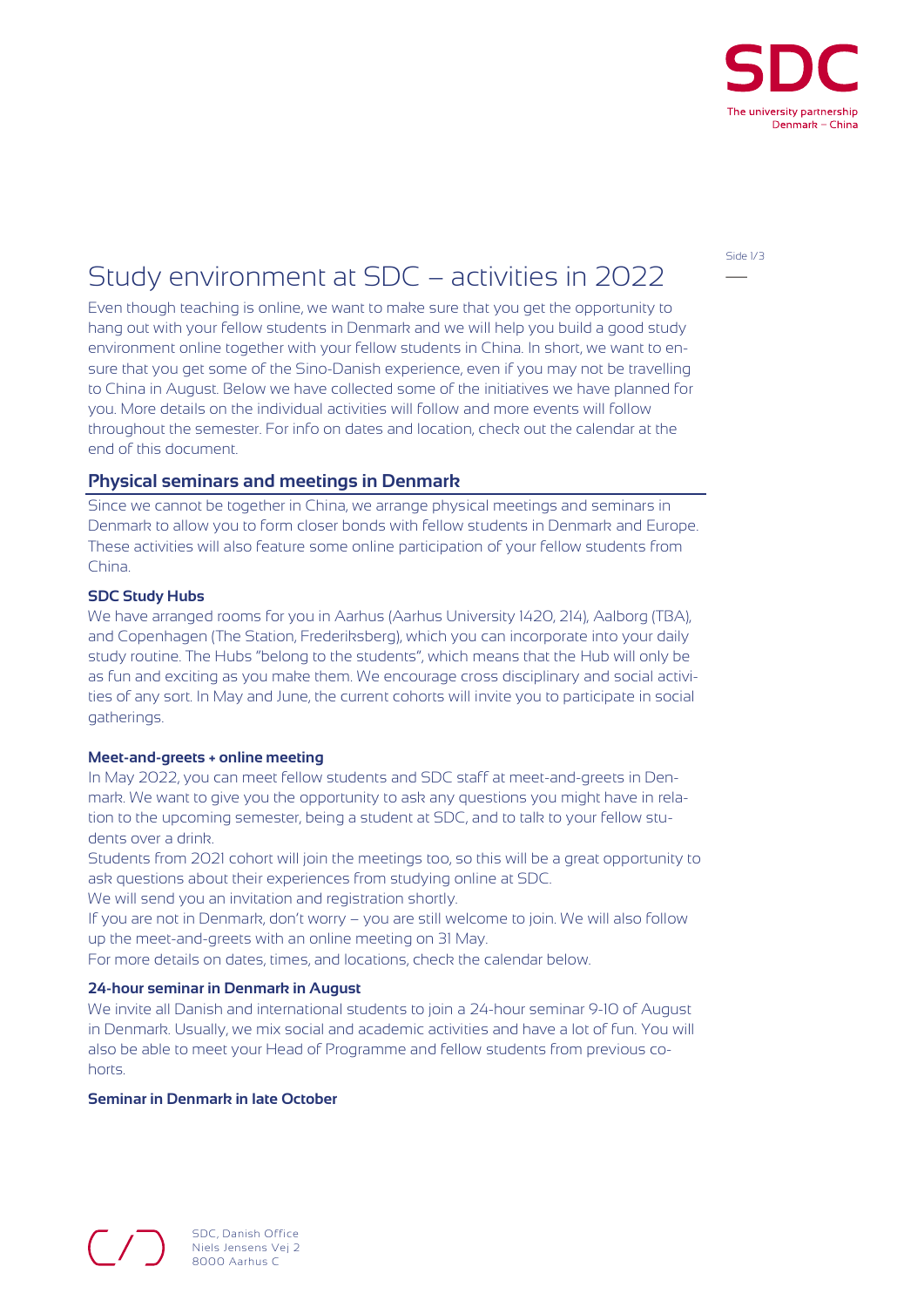

We invite you for a seminar again in late October. By this time, you will be seasoned students of SDC, and the focus of the seminar will be on boosting collaboration, motivation, and strengthening intercultural competencies while having fun.

# **Online activities with fellow students in China and Europe**

All SDC's Chinese students will gather at the campus in China and will follow online teaching and participate in online activities from there. We also have students joining the programs online from different locations in Europe. We plan several initiatives for you to get to know each other and learn how to collaborate long-distance.

#### Culture buddies

It has always been part of being a student at SDC to form friendships and collaborate across cultural and national backgrounds. We do not want you to miss this rewarding and challenging experience even though social life with fellow students in China and outside Denmark is going to be online. That is why we launch a "Culture Buddy" programme. Those of you who are interested will be put together with one or more of your Chinese fellow students and we will help you get started. More info on the concept will follow. We will send you an invitation and registration form late May.

## Online intro for all students

We have arranged intensive introduction days for you 15 – 17 of August (no activities during the weekend). Here, you will get to know your fellow students through various challenges, games, and exercises.

### Online class intro

During week 33 or 34, you will be divided into your respective programmes for activities arranged by lecturers and staff of the individual study programmes.

# **Other activities**

### Students' blue book

Not all activities will involve meeting and talking. Considering that you will have around 150 fellow students, it might be a while before you have had the opportunity to meet them all. Therefore, we will compile a students' blue book that will serve as your encyclopaedia of all fellow students.

We will send you a template and an instruction in late June, and hopefully the blue book will be ready early September.

## Activities arranged by your own student associations

SDC has two student associations – the ZhongDan Team (ZhongDan means China-Denmark in Chinese) and the Student Forum.

The ZhongDan Team is made up of both Chinese, Danish, and international students and organizes all kinds of social activities such as talks, games and parties. Activities can include both online activities and physical activities in China and Denmark, respectively.